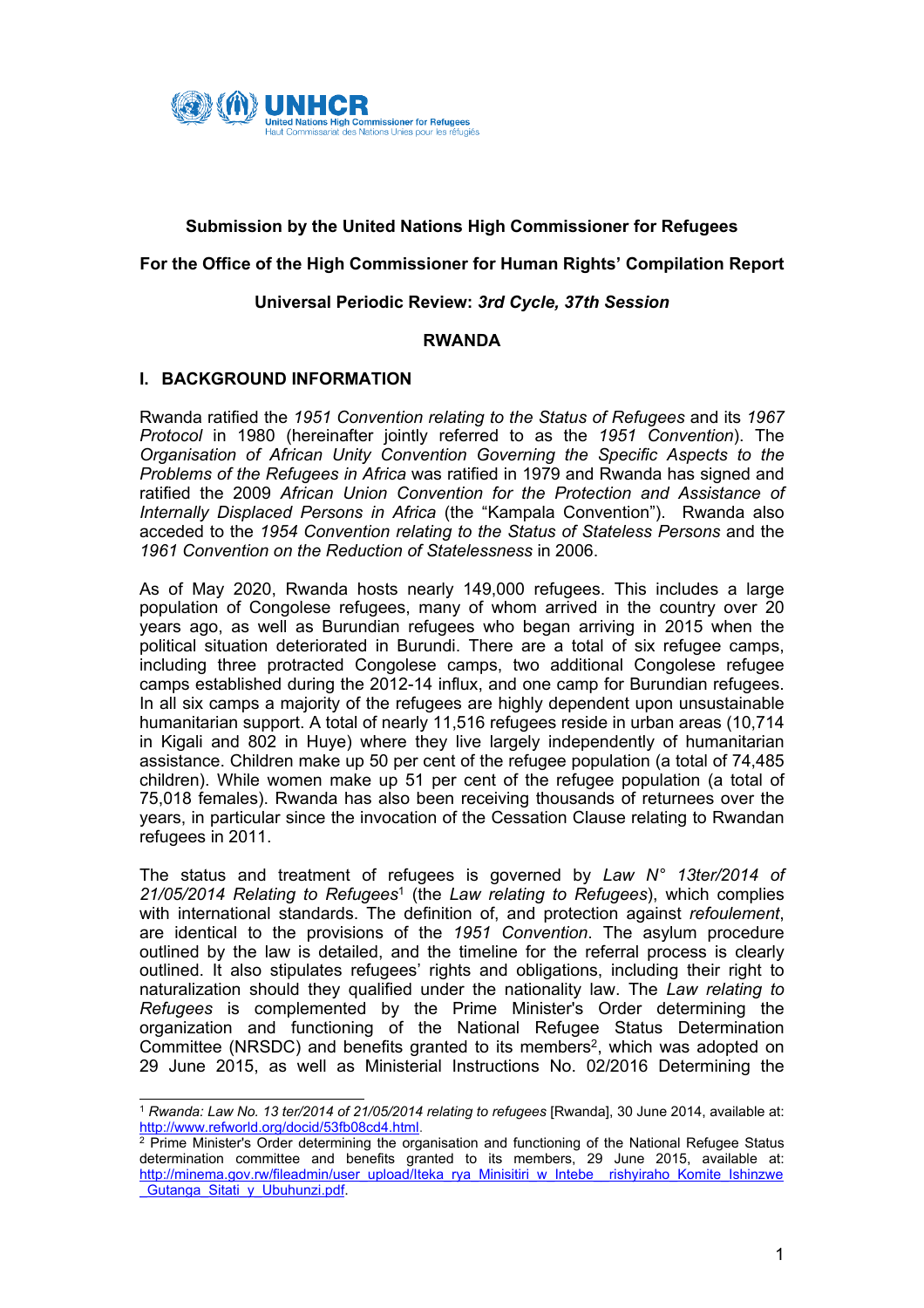

Management of Refugees and Refugee Camps $^3$ .

In 2016, the Government of Rwanda made four commitments to integrate refugees through: 1) <sup>a</sup> joint economic inclusion strategy; 2) inclusion in the national systems for education; 3) inclusion in national health insurance scheme, and 4) providing them with documentation. Under the Comprehensive Refugee Response Framework (CRRF) both the Government of Rwanda and UNHCR envision <sup>a</sup> comprehensive solutions approach for refugees in the country which includes access to all durable solutions.

In 2019, the Government of Rwanda made additional pledges during the Global Refugee Forum (GRF), which builds on previous pledges from the Leader'<sup>s</sup> Summit in 2016, to improve refugees': 1) education; 2) access to jobs and livelihood; 3) energy, infrastructure and environment; 4) protection and solutions; and, 5) health. During the same year, the Government of Rwanda has made 8 pledges to eradicate statelessness by 2024 and established <sup>a</sup> national taskforce for that purpose. There is no currently identified population of stateless persons in Rwanda. In 2020, the Government of Rwanda, represented by its national taskforce on statelessness, has anticipated the roll out <sup>a</sup> district survey to identify stateless persons/persons at risk of statelessness, reform its nationality legislation and explore solutions.

UNHCR is working with its line Ministry, Ministry of Emergency Management (MINEMA) on all refugees related issues.

# **II. ACHIEVEMENTS AND POSITIVE DEVELOPMENTS**

#### **Positive developments linked to 2nd cycle UPR recommendations**

**Linked to 2nd cycle UPR recommendation no.** *133.47: Continue the current practice of hosting asylum seekers and refugees and consider steps (Republic of Korea);* **and UPR recommendation no. 133.48***: Further continue enhancing support for new refugees from its neighbours (Ethiopia).*

Since the 1990s, Rwanda has maintained an open door policy towards refugee influxes from the neighbouring countries. There is <sup>a</sup> general respect for the principle of non-refoulement and no cases were known to be deported in the past few years. During the COVID-19 situation, rejected asylum-seekers, who exhausted the asylum process, were allowed to remain on the territory until the borders are open. However, with the closure of borders, no new asylum-seekers were allowed entry. Nevertheless, the Government of Rwanda showed its willingness to receive new arrivals from Burundi, in case of an influx due to the 2020 Presidential election. All preparations were put in place to screen, quarantine and transfer new arrivals in transit centres in line with the national health and refugee protection principles and in close coordination with UNHCR.

Further, as mentioned above, the Government of Rwanda has made several commitments in different international forums between 2016 and 2019 to improve

<sup>3</sup> Ministerial Instruction No. 02-2016 of 1 06 2016 determining the management of refugees and refugee camps, available at: [http://minema.gov.rw/fileadmin/user\\_upload/MINISTERIAL\\_INSTRUCTION\\_N.\\_02-2016\\_OF\\_01-06-201](http://minema.gov.rw/fileadmin/user_upload/MINISTERIAL_INSTRUCTION_N._02-2016_OF_01-06-2016_DETERMINING_THE_MANAGEMENT_OF_REFUGEES_AND_REFUGEE_CAMPS.pdf) [6\\_DETERMINING\\_THE\\_MANAGEMENT\\_OF\\_REFUGEES\\_AND\\_REFUGEE\\_CAMPS.pdf](http://minema.gov.rw/fileadmin/user_upload/MINISTERIAL_INSTRUCTION_N._02-2016_OF_01-06-2016_DETERMINING_THE_MANAGEMENT_OF_REFUGEES_AND_REFUGEE_CAMPS.pdf).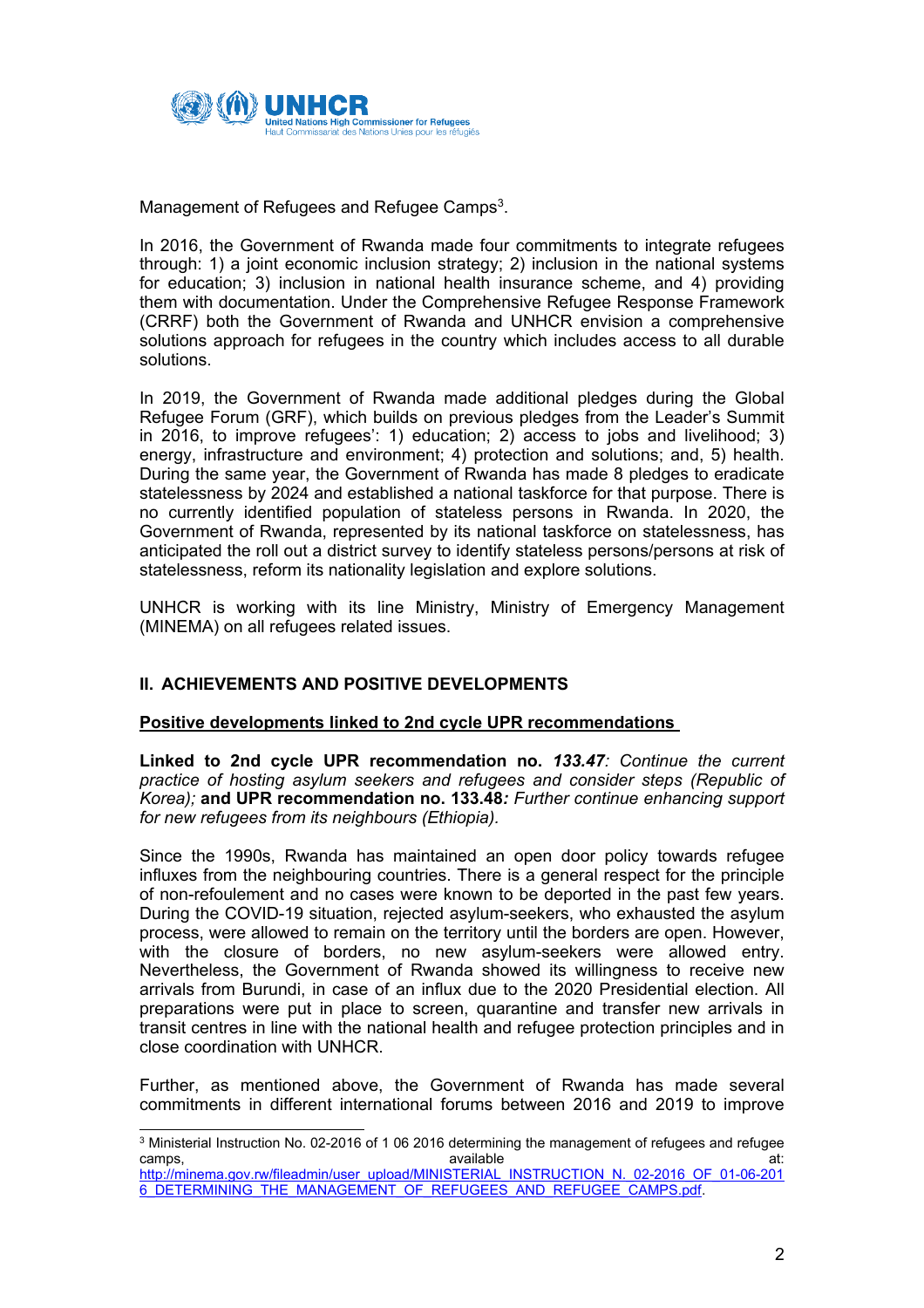

refugees' conditions in Rwanda. Most notably on education<sup>i</sup>, documentation<sup>ii</sup>, health<sup>iii</sup>, and livelihoodsiv (see endnotes for further details).

Moreover, during the High-Level Segment in October 2019, Rwanda made eight strong pledges to eradicate statelessness by 2024. 4 The pledges are in line with UNHCR Global Plan of Action (GAP) 2014-2024.

In December 2019, the Government of Rwanda successfully established <sup>a</sup> national taskforce that is currently working to finalise the national plan of action on the implementation of pledges. UNHCR has provided capacity building on statelessness to the national taskforce and working closely with them on the implementation of the pledges, most notably on issuance of birth certificates to all refugees, to ensure they are not at risk of statelessness and on districts' survey that will provide preliminary findings on the stateless population and population at risk of statelessness.

## **III. KEY PROTECTION ISSUES, CHALLENGES AND RECOMMENDATIONS**

#### **Issue 1: Access to Justice for Kiziba Refugees**

In February 2018, about 700 Congolese refugees resident in Kiziba camp in Rwanda marched towards Karongi town and ended up camping outside the UNHCR Karongi Field Office. Two days later, the Rwandan police fired live ammunition on refugees killing at least 12 people outside the UNHCR Field Office in Karongi and in Kiziba refugee camp. The refugees were protesting outside <sup>a</sup> UNHCR building against <sup>a</sup> 25 percent cut in food rations.

Between February and May 2018, 77 refugees, including three minors and three females, were arrested following this incident. They were charged with participating in illegal demonstrations (Art. 685 PC), violence against public authorities (Art. 540 PC), rebellion (Art. 530 PC), disobeying enforcement of law (Art. 464 PC). In total, 29 refugees were released: 2 of them after having already served their sentence of one year and six months, seven (including three minors) after the court suspended their penalty of two years and six months, one proven not guilty and 18 released with no charges.

Five refugees, including four identified as leaders of the refugee camp'<sup>s</sup> Executive Committee were charged with "spreading false information with intent to create <sup>a</sup> hostile international opinion against the Rwandan state" (Art. 451 PC), "inciting insurrection or trouble amongst the population (Art. 463 PC). One refugee was sentenced to 15 years on 21 October 2018 for the following charges (Spreading false information with intent to create <sup>a</sup> hostile international opinion against Rwandan State

<sup>4</sup> **Pledge No. 1**: Establishment of <sup>a</sup> national taskforce on statelessness by Feb-2020; **Pledge No. 2:** Preparation & adoption of <sup>a</sup> national action to eradicate statelessness by May 2020; **Pledge No. 3:** Enacting the nationality legislation to facilitate access to naturalization for stateless persons by June 2020; **Pledge No. 4**: Including question on statelessness in the next national population and housing census foreseen planned in 2022 so that the results can be made available by 2023; **Pledge No. 5**: Grant or confirm the Rwandan nationality to all stateless persons and their descendants living in Rwanda no later than 2024; **Pledge No. 6:** Improve access to late birth registration for refugees born in Rwanda (by 2020); **Pledge No. 7**: Ensure that former refugees of Rwandan origin who opted for local integration in their respective host country are issued with nationality documentation no later than 2024; **Pledge No. 8:** Contribute to the adoption and subsequent ratification by Rwanda of the Protocol to the African Charter on Human and People'<sup>s</sup> Rights on Specific Aspects of the Right to Nationality and Eradication of statelessness in Africa.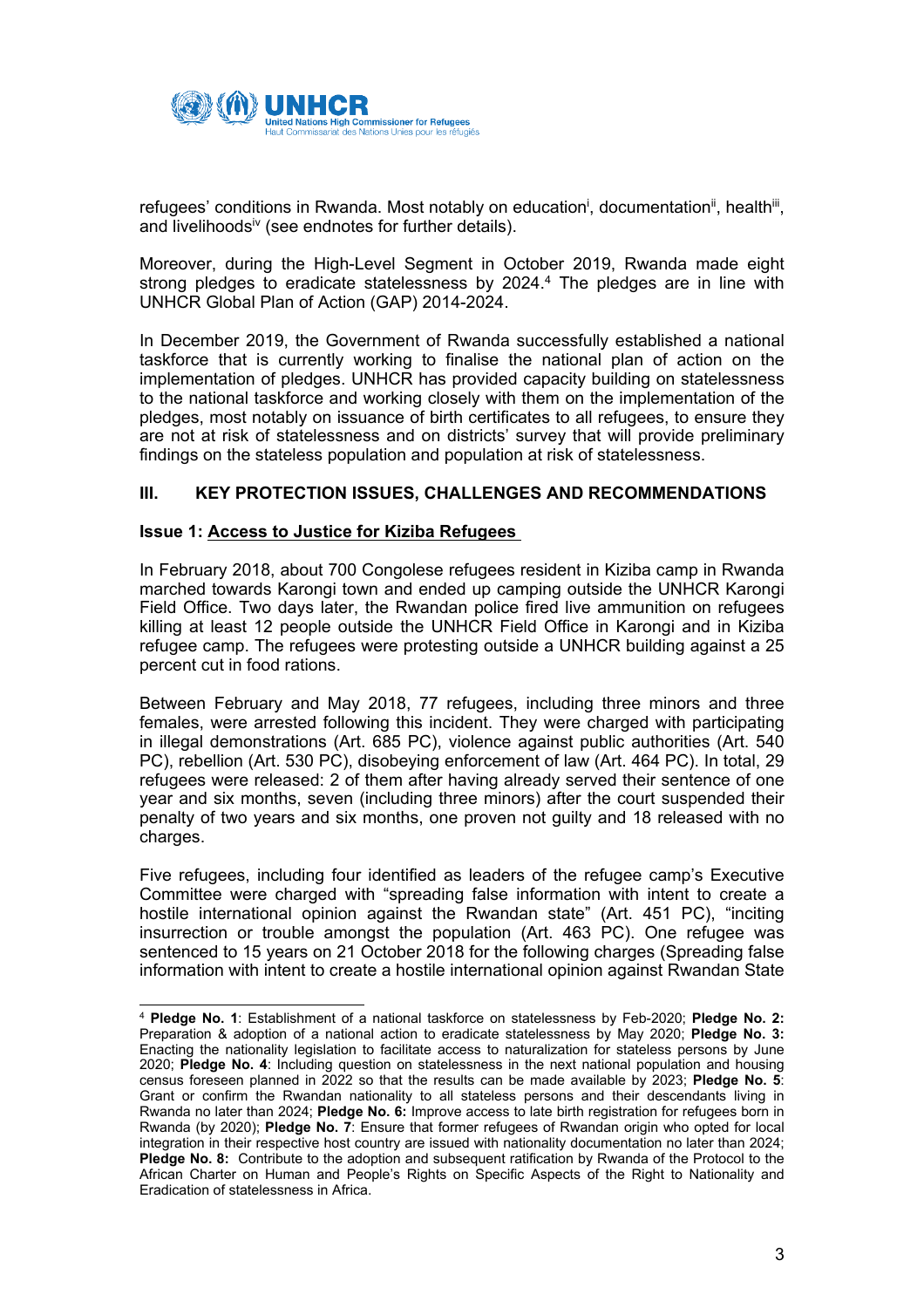

(Art. 451 PC); illegal demonstration or public gathering (Art. 685 PC); inciting insurrection or trouble amongst the population (Art. 463 PC). He is serving his sentence at Muhanga prison and has appealed, his date of the hearing has not been fixed yet (more than <sup>a</sup> year and <sup>a</sup> half later). The four refugees identified as leaders of the protest were charged with the same counts. A hearing on merit took place on 26 May 2020 and the pronouncement date is scheduled on 31 July 2020. One of them in under provisional release while the rest are in Nyarugenge prison.

In 2018, the National Commission for Human Rights (NCHR) published the findings of its investigation into the killing in March, which state that police responded to <sup>a</sup> "violent and organized attack" and used force as <sup>a</sup> last resort. This contradicts Human Rights Watch's investigation<sup>5</sup> into the events, which found that refugees were unarmed and that Rwandan police had used excessive force as well as UNHCR'<sup>s</sup> statement at the time, which states the use of "the disproportionate use force against refugees is not acceptable."

UNHCR has been providing legal aid through its legal partners. However, the main concern is to ensure that fair trial standards are respected and that these cases, especially the leaders' must not be politicized. UNHCR and its legal partner are also conducting regular detention monitoring for these refugees.

## **Recommendations:**

UNHCR recommends that the Government of Rwanda:

- 0 Ensure fair trial is offered to the four former refugee leaders. Court decision should take into consideration the reasons behind the march of refugees, which was purely to complain about their assistance, and not to distort the State'<sup>s</sup> image or incite violence.
- Consider setting an appeal date, as soon as possible, for the refugee who was sentenced to 15 years imprisonment in 2018.

#### **Issue 2: Access to the national asylum system**

The vast majority of refugees living in camps have been recognized on *prima facie* basis. However, refugees who arrive outside of the timeframe for *prima facie* recognition or of nationalities other than the Burundian, need to be recognized individually by the Government and face obstacles in accessing the RSD procedures.

The 2014 *Law relating to Refugees*, is fully compliant with international standards and sufficiently details the RSD procedures. The PM Order frames not only the composition of the NRSDC, but also contains provisions outlining access to the asylum procedure. While the legal framework is progressive, its implementation appears challenging in practice.

The NRSDC'<sup>s</sup> capacity needs to be built, with currently only one eligibility officer assessing all of the cases. UNHCR, despite its observatory role, is often not invited to attend the RSD- reviewing panel discussions. Basis of the RSD decisions, particularly rejection, are not known or properly explained including to the asylum seekers. Furthermore, the practice of appeal decisions being taken by the Minister of MINEMA poses questions as to the independency of the appeal process and could

<sup>5</sup> Rwanda: A Year On, No Justice for Refugee Killings, 2019, Human Rights Watch, available at: [https://www.hrw.org/news/2019/02/23/rwanda-year-no-justice-refugee-killings#](https://www.hrw.org/news/2019/02/23/rwanda-year-no-justice-refugee-killings)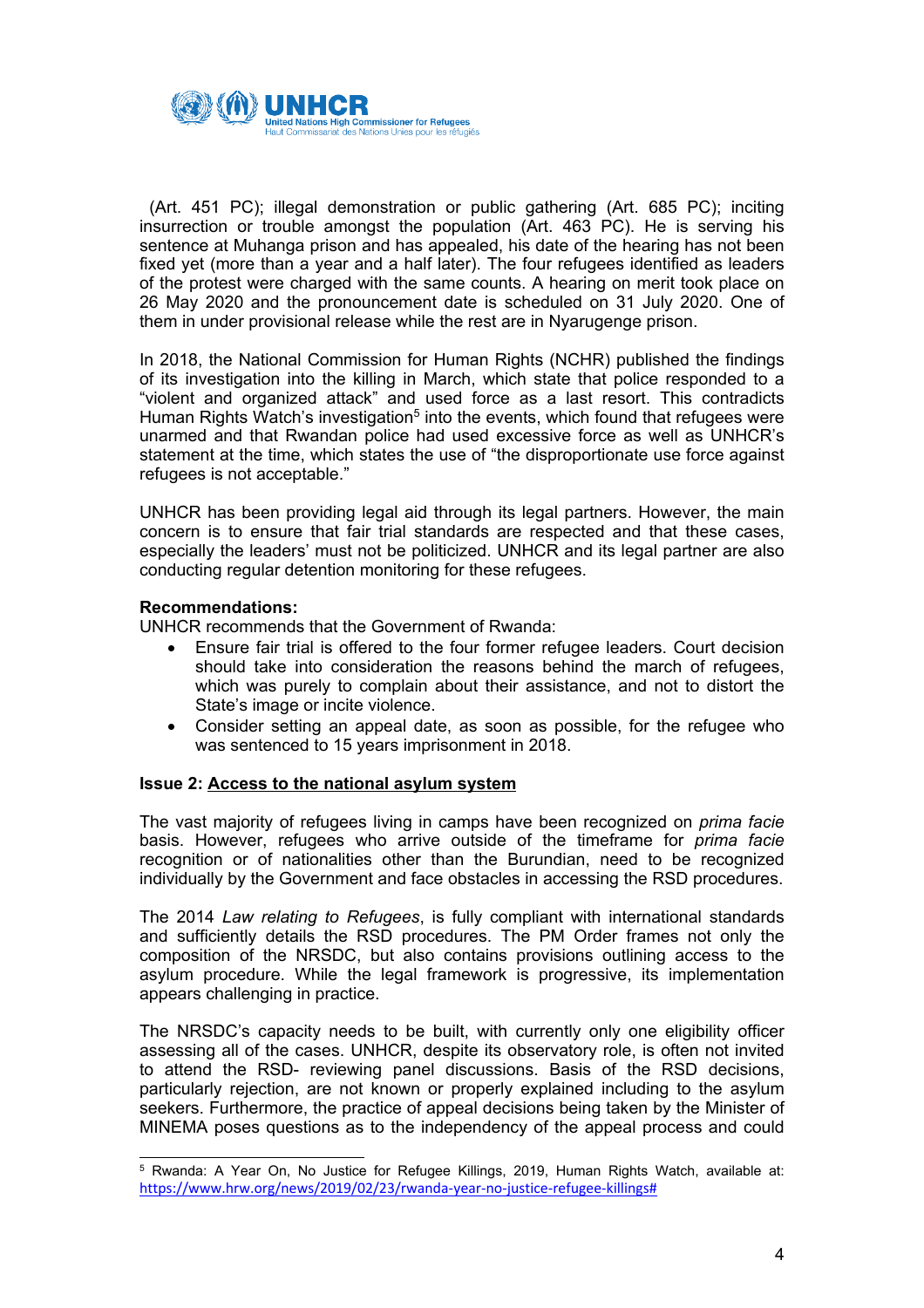

further result in bottlenecks once <sup>a</sup> larger number of applications needs to be processed. Moreover, Article 8 of the *Law relating to Refugees* states that the "local authority to whom the asylum seeker reports shall take him/her to the nearest immigration and emigration office within twelve (12) hours". The Immigration Authority (DGIE) shall register the asylum seeker, grant temporary residence permit valid for 3 months and then submit the case to the Secretariat of the NRSDC within 15 days. In case the DGIE fails to submit the asylum application within the specified period, the NRSDC can take <sup>a</sup> decision upon request by the Minister (Article 8(2) of the *PM Order*). To date and despite the provisions in the PM Order, the NRSDC has never taken up <sup>a</sup> case that had not been referred by the immigration service and this despite intense and repeated advocacy by UNHCR at the level of the Minister of MINEMA. Some asylum seekers, i.e. LGBTI asylum seekers, continue to face challenges upon submission of their asylum requests to the immigration service, who verbally rejects their applications. UNHCR is concerned that such practices are subjecting asylum seekers to harsh living conditions as well as placing them at risk of detention and deportation.

#### **Recommendations:**

UNHCR recommends that the Government of Rwanda:

- • During the COVID-19 lockdown, exercise flexibility in border management by allowing asylum-seekers entry into the territory and applying COVID-19 preventive measures upon entry;
- • Ensure that all asylum-seekers are issued with temporary residence permits by the immigration authority and have their files transferred within 15 days to the Refugee Status Determination Committee, without restriction relating to nationality or profile of the claim;
- • Strengthen the capacity of the Refugee Status Determination Committee to adjudicate and decide on the asylum claims within the legal timeframe, and to provide coherent and sufficient reasons for rejection of claims;
- • Enable cooperation between the immigration authority, the Ministry of Emergency Management and UNHCR in order to screen foreign nationals residing in Rwanda prior to the expulsion or relocation in order to identify any protection needs.

**UNHCR July 2020**

<sup>i</sup> Education: In 2016, the Government of Rwanda during the Leader'<sup>s</sup> Summit committed to include refugee children in the national primary and secondary education system. UNHCR supported in the construction of 399 classrooms in and around refugee camps to facilitate the inclusion of refugees and host communities alike in national schools. By May 2020, 40,881 out of 45,800 (90%) refugee children in primary and secondary were enrolled in national schools and study the national curriculum. All refugee students are awarded with national certificates equally as Rwandan children.

ii Documentation: The Government of Rwanda, with the support of UNHCR, has conducted <sup>a</sup> joint verification exercise in 2018-2019 for the entire refugee population. Following the exercise, refugees who are 16 years and above have been issued with refugee ID cards. The refugee ID card has so far